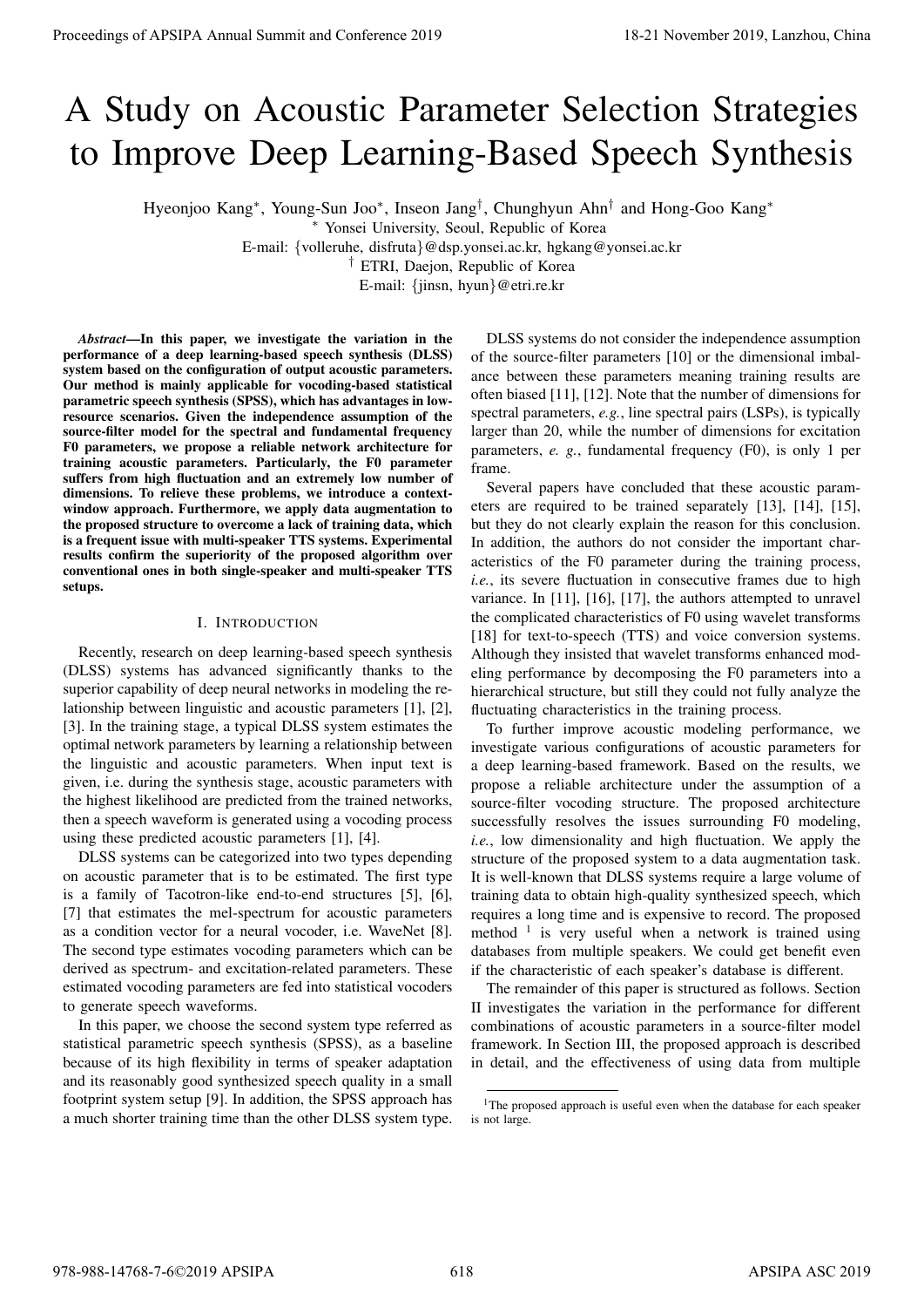Table I: Spectral modeling performance [dB]

|              | LSP only | LSP and BAP | All features<br>combined |
|--------------|----------|-------------|--------------------------|
| $LSD$ $[dB]$ | 5.00     | 4.71        | 4.79                     |

speaker to improve performance is investigated. The superiority of the proposed system is verified with experiments in Section IV, while Section V summarizes and concludes the paper.

## II. IMPACT OF DIFFERENT ACOUSTIC PARAMETER COMBINATIONS ON A DLSS SYSTEM

This section investigates various strategies to increase the modeling accuracy of acoustic parameters, *e.g.*, spectral and F0 parameters, in a deep learning-based training process. First, we seek an effective combination of acoustic parameters by examining he interactions between these parameters. Even though the experimental results in [13], [14] showed that it would be better to train spectral and F0 parameters separately because of the independence assumption of the source-filter model, there was no clear explanation for this. Second, we investigate a method to increase F0 modeling accuracy by solving the imbalance in dimension issue. Proceedings of APSIPA Annual Summit and Conference 2019 18-21 November 2019 18-21 November 2019, Lanzhou, China 619<br>
This is the state of the proceeding of APSIPA Annual SUM conference 2019, Lanzhou, Lanzhou, Lanzhou, Lan

#### *A. Experimental environment*

The systems in this section use a 160-minute speech dataset. The speaker is male and a native speaker of Korean. The input features are linguistic parameters consisting of phonetic and syntactic information and phoneme duration, with a total of 210 dimensions. The output features are acoustic parameters extracted from the STRAIGHT vocoder [19]. The acoustic parameters consist of LSP, F0, band aperiodicity (BAP), and a voiced/unvoiced (V/UV) flag including their dynamic parameters with a total of 139 dimensions.

The network architecture chosen for the experiment is a stack of vanilla fully-connected (FC) layers that consist of three hidden layers with 1024 nodes. We use stochastic gradient descent (SGD) with momentum [20] as the optimization criterion [21], [22]. The weights of the networks are initialized by applying a layer-wise pre-training method [23] and different learning rates (0.001, 0.005, and 0.01) and momentum values (0.5, 0.5, and 0.9) are utilized at each step.

Log-spectral distance (LSD) and root mean-square error (RMSE) are used to evaluate the estimation accuracy of the spectral and F0 parameters, respectively. Both LSD and RMSE measure Euclidean distance between generated acoustic parameters and the original one extracted from recorded speech.

#### *B. Analysis of spectral parameter modeling performance*

We compare spectral modeling performance for following three configurations as follows.

- LSP-only system: LSP and V/UV
- LSP and BAP system: LSP, V/UV and BAP

• All features combined system: LSP, V/UV, BAP and logarithmic F0 (LF0).

All three configurations include LSP and V/UV because generating LSP is a target task and V/UV is strongly correlated to the 0th LSP coefficient, which represents energy of observation [24]. The final two configurations have the spectral-related parameter BAP, while only the final configuration has the excitation-related parameter, LF0. For better trainability, LF0, which has lower variance, is adopted instead of using F0 directly.

All of the network architectures and settings are exactly the same except for the output parameter settings. Table I shows LSDs obtained in the three configurations.

Because LSP and LF0 are assumed to be independent, it may not be beneficial to train all acoustic parameters together within a single output layer. Training with the spectral-related parameters *LSP and BAP* produces the best performance.

### *C. Analysis of F0 parameter modeling performance*

In this subsection, we focus on the influence of the spectral parameters when modeling F0. We also attempt to resolve the dimension problem that occurs in the F0 parameter estimation process. First, we compare the following two configurations.

- LF0-only system: LF0 and V/UV
- All features combined system: LF0, V/UV, BAP, and LSP.

Table II presents the RMSE values obtained from each configuration. Modeling F0 solely produces a lower performance than the configuration with all features combined, which does not match with the results of the spectral parameter modeling in the previous subsection. However, it is unclear whether the cause of the poor performance is because spectral parameters are helpful for training F0 parameters or because the dimensional imbalance between the spectral and F0 parameters is a problem. Therefore, we compare two additional configurations:

- Context LF0 system: Concatenated LF0 with previous and succeeding frames and V/UV
- Context LF0, LSP and BAP system: Concatenated LF0 with previous and succeeding frames and of all the spectral parameters (LSP, BAP and V/UV)

Because utilizing F0 only from the current frame makes it difficult to predict the change in F0 over time, we introduce a context LF0 framework. Context LF0, widely utilized in the automatic speech recognition (ASR) field [25], involves the concatenation of succeeding LF0 parameters from previous and subsequent frames. This context window enables to provide temporal information using consecutive frames, thus it is also expected to resolve the low-dimensional data problem.

However, it is not clear whether spectral parameters will be beneficial for the modeling of F0 even if the dimensional mismatch issue is solved using the context-window method. By comparing the *context LF0 system* with the *context LF0, LSP, and BAP system*, the effectiveness of the use of spectral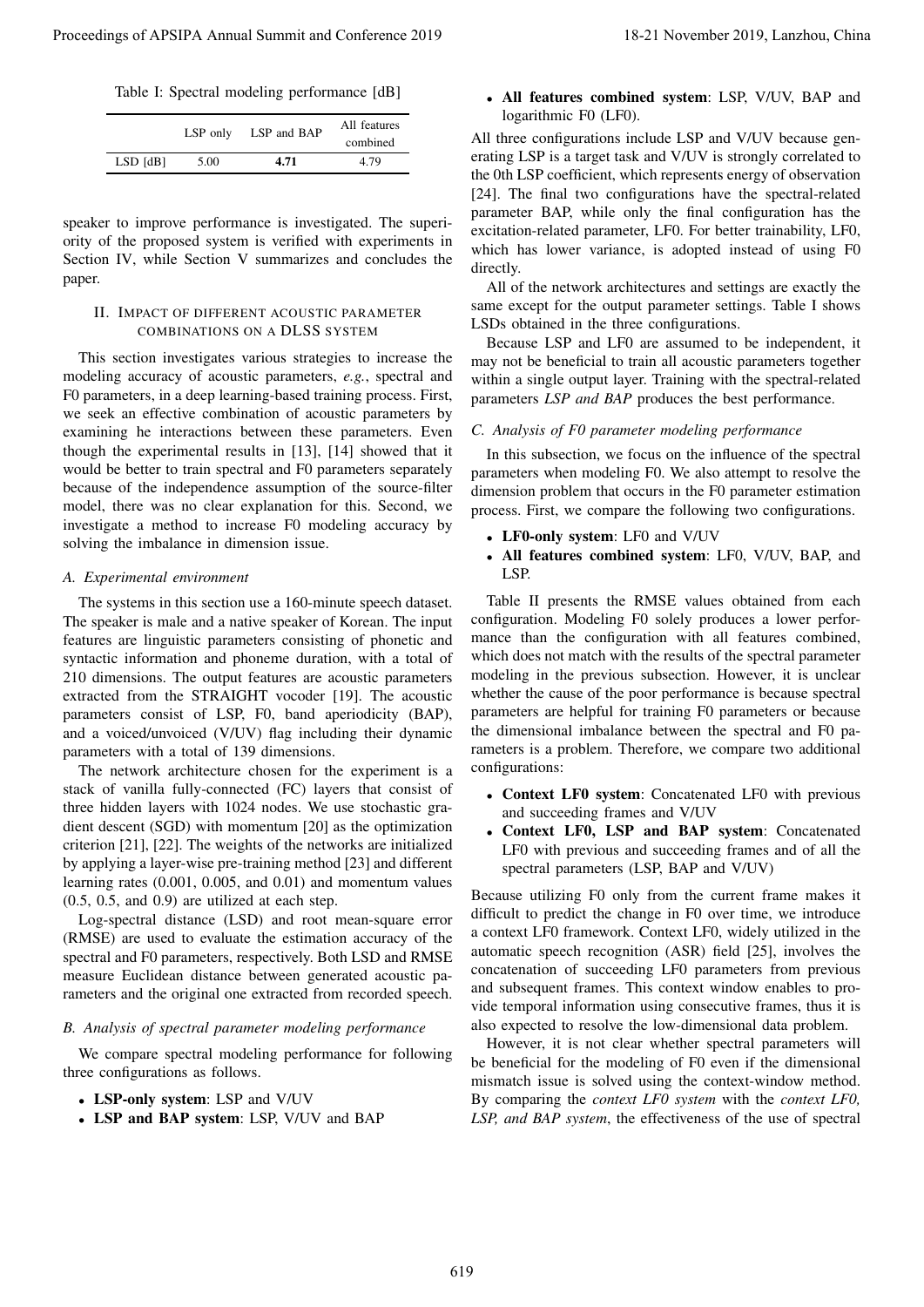Table II: F0 modeling performance [Hz]

|           | LF0 only | All features | Context LF0 | Context LF0. |
|-----------|----------|--------------|-------------|--------------|
|           |          | combined     |             | LSP and BAP  |
| RMSE [Hz] | 14.38    | 11.91        | 11.52       | 19.95        |

parameters for F0 modeling can be verified. The network architecture and settings are the same as described in Subsection II-A. The context-window size is set to 44, *i.e.*, previous and 22 subsequent frames.

As shown in Table II, F0 modeling accuracy is improved by introducing the context-window method. On the other hand, context LF0 modeling with spectral parameters produces a lower performance than the context LF0 system. This means that the separate training of acoustic parameters improves modeling accuracy, thus it is clear that the reason for the poor performance of the *LF0-only system* is the dimensional imbalance issue. It can be concluded that the context-window approach benefits the F0 modeling process by introducing temporal patterns and resolving the dimensional problem, but the spectral parameters have a negative influence on the F0 modeling process.

#### III. PROPOSED SYSTEM

Based on the experiments conducted in Section II, we summarize the key factors related to source-filter model based processing:

- It is better to separately train spectral and excitation parameters.
- It is useful to introduce a context window approach for F0 training.

Based on these conclusions, we propose a DLSS architecture that improves modeling accuracy by enhancing the trainability of the acoustic parameters. Figure I depicts the conventional and proposed architecture, respectively. The proposed architecture on the right side of the figure is referred to as a feature-type dependent architecture (FD-DLSS) and the conventional DLSS architecture on the left is referred to as feature-type independent architecture (FI-DLSS). The proposed architecture separates the hidden and output layers for the spectral and F0 parameters. This enables the independence assumption of the source-filter model to be kept. Specifically, the context window exploits temporal patterns to overcome the considerable fluctuation of the F0 parameter.

Even though the proposed architecture improves modeling performance, a sufficient volume of speech data is required to reliably train the architecture. To cope with the lack of data, one solution is to utilize data from other speakers. However, we should be very careful not to distort the key characteristics of the target speaker while generating synthesized speech. Therefore, we extend the proposed architecture to ensure that is suitable for data augmentation.

Originally, data augmentation was designed to obtain more generalized models by seeking transform-invariant characteristics within a diverse range of data, and this technique has been



Figure I: Conventional feature-type independent DLSS (FI-DLSS) structure (left) and proposed feature-type dependent DLSS (FD-DLSS) structure (right)



Figure II: Conventional SHL-based feature-type independent DLSS (SHL-FI-DLSS) structure (left) and proposed SHLbased feature-type dependent DLSS (SHL-FD-DLSS) structure (right)

successfully employed in a wide range of tasks such as speech enhancement and speech recognition [26], [27], [28]. The architecture with data augmentation is is depicted in Figure II. We introduce a shared hidden layer (SHL) structure [29] that shares hidden layers and only separates the output layers to define the corresponding tasks. Though the objective of finding a mapping relationship between linguistic and acoustic parameters is the same because this is type of TTS system, the acoustic characteristics of the target speaker should not be changed with the use of different speakers, so the use of an SHL structure is a desirable option.

The generation phase is the same as for the conventional DLSS system. The acoustic parameters are estimated from the linguistic parameters extracted from the given input text. Maximum likelihood parameter generation with global variance [4] is used to avoid the over-smoothing and then synthesized speech us obtained using a vocoder.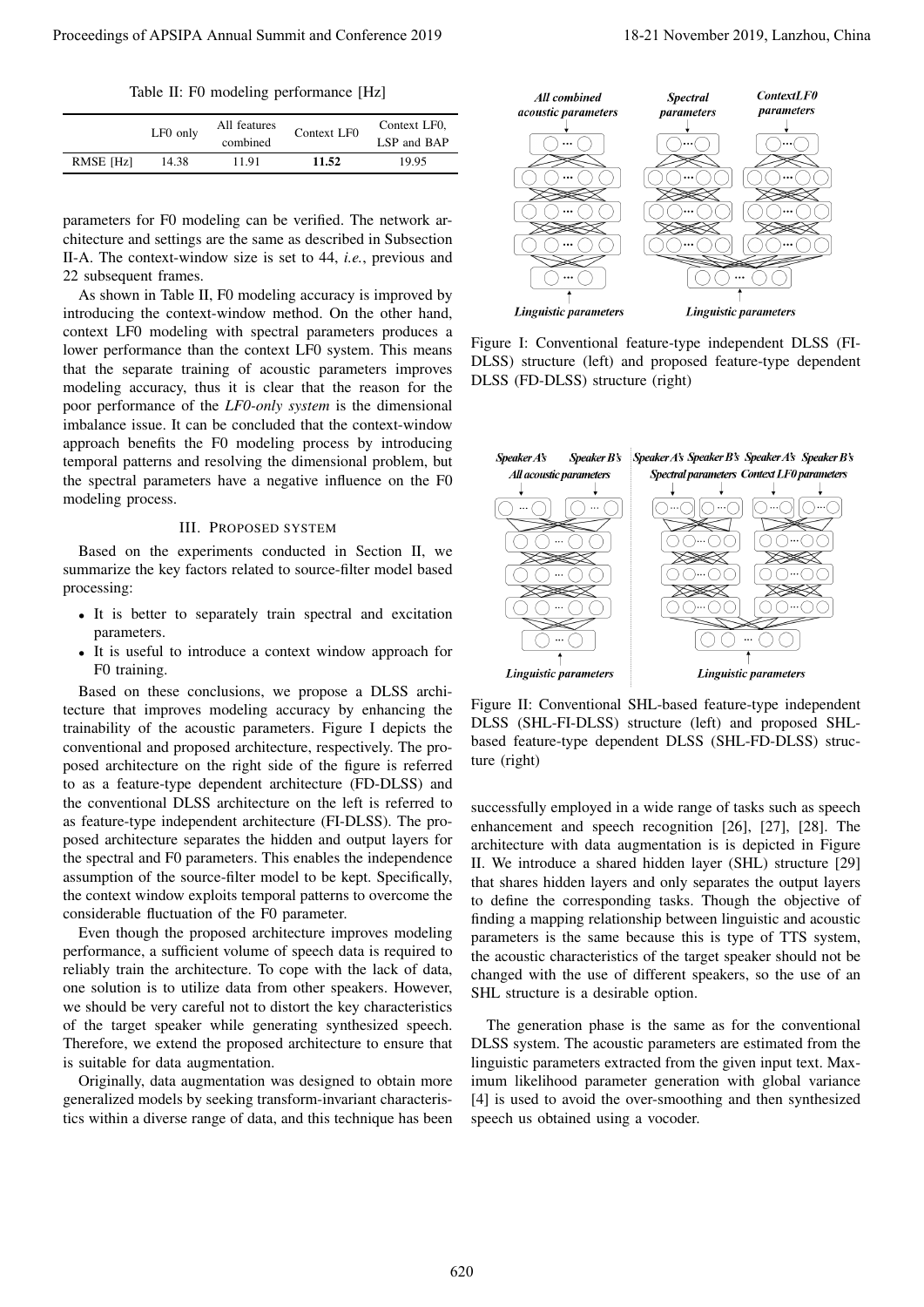Table III: Experimental result for a single speaker's database. FI-DLSS = feature-type independent-based system ; FD-DLSS = feature-type dependent system



Figure III: Performance measurement of data augmentation scenario

## IV. EXPERIMENT

## *A. Corpus construction and system notation*

In the following experiments, we use a Korean speech database recorded by five male speakers. The linguistic and acoustic parameters are the same as those described in Section II with the only difference being the output feature configurations.

The output feature configuration of the spectral feature estimation network consists of LSP, BAP, and V/UV and their dynamic information with 136 dimensions in total. For the F0 estimation network, a combination of context-window LF0 size of 22, their dynamic information and V/UV parameters is the output feature. The hidden layer is a stack of four FC layers with 1024 nodes in both networks, optimized using the SGD algorithm. For initialization, a layer-wise back-propagation method is used. The learning rate and momentum are set to 0.01 and 0.9, respectively.

## *B. Analysis of the proposed structure*

To verify the superiority of the proposed FD-DLSS architecture, we compare the conventional FI-DLSS. The experimental results are presented in Table III. The proposed architecture produces a better performance than the conventional architecture for both spectral and F0 modeling.

## *C. Analysis on proposed structure with data augmentation*

In this subsection, we further demonstrate the suitability of our model for use with data augmentation to resolve the lack of data, which is inevitable when the training database is small. We conduct experiments in which we increase the number of speakers when training the structure. The speech database size of each speaker is set at 80 minutes to allow a fair comparison. As described in Section III, the SHL-based structure is used to separate different speaker characteristics in separate output

layers. The network settings are the same as described in the previous subsection.

The experimental results are presented in Figure III. Overall, spectral modeling accuracy improves as the size of the database increases, which confirms that data augmentation also works for speech synthesis. Furthermore, the proposed parameter-separated training approach (SHL-FD-DLSS) improves the modeling accuracy compared to the conventional method. The use of three speakers (3spks) produces a slightly better performance compared to the use of five speakers (5spks) regardless of the type of structure employed.

For F0 modeling, the SHL-FD-DLSS architecture improves model accuracy as the volume of data increases, whereas the accuracy of the SHL-FI-DLSS is worsens. Because the data is augmented using speech data from several speakers, the significant inter-variability of the F0 parameters prevents the modeling of the F0 parameter for the target speaker within the SHL-FI-DLSS architecture. However, our proposed architecture overcomes this problem by including long-term temporal features via the concatenation of adjacent frames. In addition, half of the SHL-FD-DLSS structure is designed to fully concentrate on modeling F0, which results in improved performance.

#### *D. Subjective evaluation*

To evaluate the perceptual quality of the proposed system, ABX preference listening tests were conducted. We compared our proposed FD-DLSS system with the conventional FI-DLSS system during two sessions, one with a single-speaker and one with multiple-speakers (SHL-\*-DLSS). Thirteen native Korean listeners were asked to choose their preferred synthesized speech sample based on speech quality after listening to 20 sentences per session.

Table IV presents the scores for the ABX preference test. The fourth column of Table IV indicates that the proposed architecture is clearly better than the conventional architecture for both the single- and multiple-speaker sessions. In particuler, for the single-speaker data 95.4% of the listeners selected the proposed architecture, which means that our proposed system is robust when faced with a laparticularck of data.

#### V. CONCLUSIONS

In this paper, we proposed a reliable network architecture that allows feature-dependent training and considers the independence assumption of the source-filter model for the spectral and excitation parameters. The proposed DLSS architecture also solves the dimensional imbalance issue for the F0 parameter by introducing the context-window method. The superiority of the proposed architecture was verified through objective and subjective tests, with the proposed method producing a strong performance in a multiple-speaker TTS environment.

#### ACKNOWLEDGMENT

This work was supported by Institute for Information communications Technology Promotion(IITP) grant funded by the Korea government(MSIT) (2019-0-00447, Development